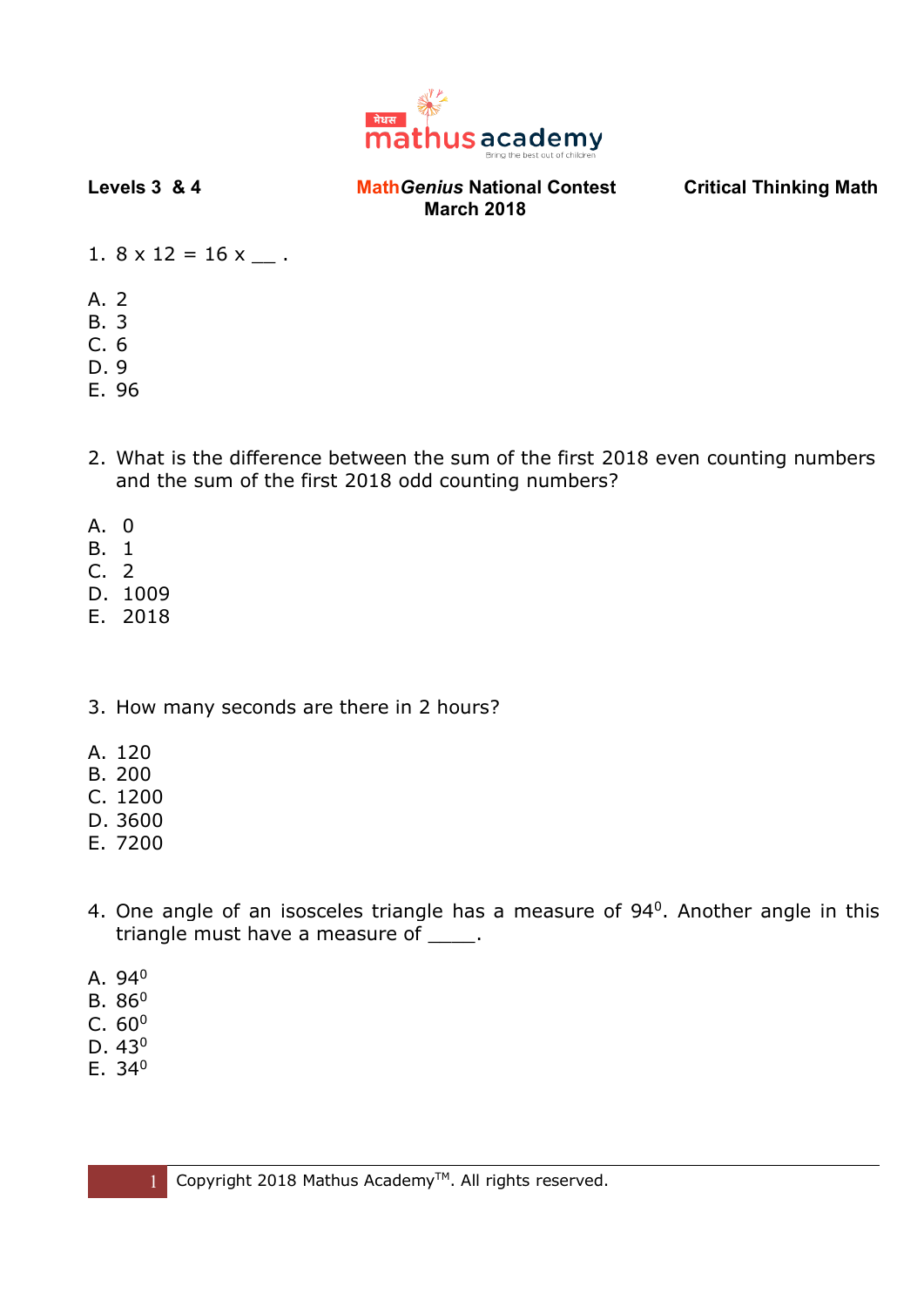

- 5. At Mathus Middle school, 24 students are enrolled in a Math class and 19 students are enrolled in an English class. If 7 students are enrolled in both Math and English classes, how many students are enrolled in exactly one of the Math or English classes?
- A. 43
- B. 36
- C. 31
- D. 29
- E. 26
- 6. Ally, Betty, Cathy, Dory and Eddy are measuring the length of a rug by their steps. Ally needed 23 steps to walk its length, Betty needed 26 steps, Cathy needed 22 steps, Dory needed 21 steps and Eddy needed 28 steps. Whose steps were the longest?
- A. Ally
- B. Betty
- C. Cathy
- D. Dory
- E. Eddy
- 7. Kate got 3 large pizzas for her Spring party. Her mom cut each pizza into 3 equal pieces. She then cut each piece into 3 equal pieces. Kate and each of her friends ate 2 pieces of pizza each. After the party, 3 pieces of pizza were left over. How many of Kate's friends attended her Spring party?
- A. 12
- B. 11
- C. 9
- D. 8
- E. 7
- 8. Eric forms 2 three-digit numbers using the digits 3, 4, 5, 6, 7, 8. He uses each digit only once. Then, he adds these 2 numbers. What is the largest possible sum that Eric can get?
- A. 825

2 Copyright 2018 Mathus Academy<sup>TM</sup>. All rights reserved.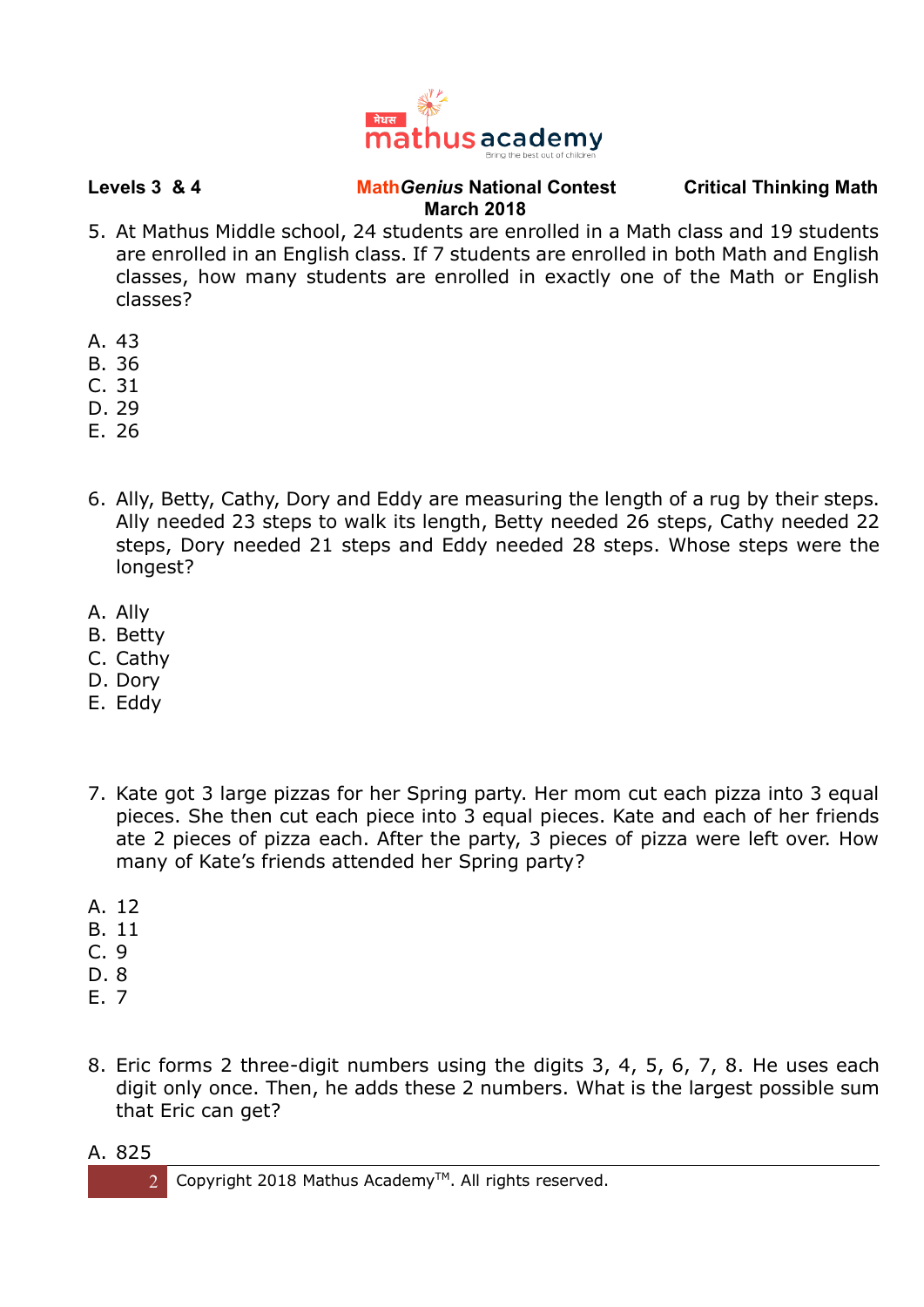

- B. 1257
- C. 1599
- D. 1617
- E. 1716
- 9. Elsa has 5 sisters and 4 brothers. Her brother Elon has *B* brothers and *S* sisters. What is the product of *B* and *S* (that is, *S* times *B*)?
- A. 20
- B. 24
- C. 18
- D. 15
- E. 12
- 10. Brandi and Courtney live in a multi-storied apartment complex. Brandi lives 16 floors above Courtney. One day, Brandi went to visit Courtney in her apartment by walking down the staircase. Half-way down, she was on 13<sup>th</sup> floor. On what floor does Brandi live?
- A. 5
- B. 13
- C. 16
- D. 20
- E. 21
- 11. Maggie has 3 times as many beads as bracelets. She has a total of 36 beads and bracelets. How many beads does Maggie have?
- A. 9
- B. 12
- C. 24
- D. 27
- E. 30
- 12. In a school of 452 students, every student goes to music class, art class or both. 297 students go to music class and 254 students go to art class. How many students who go to art class do not go to music class?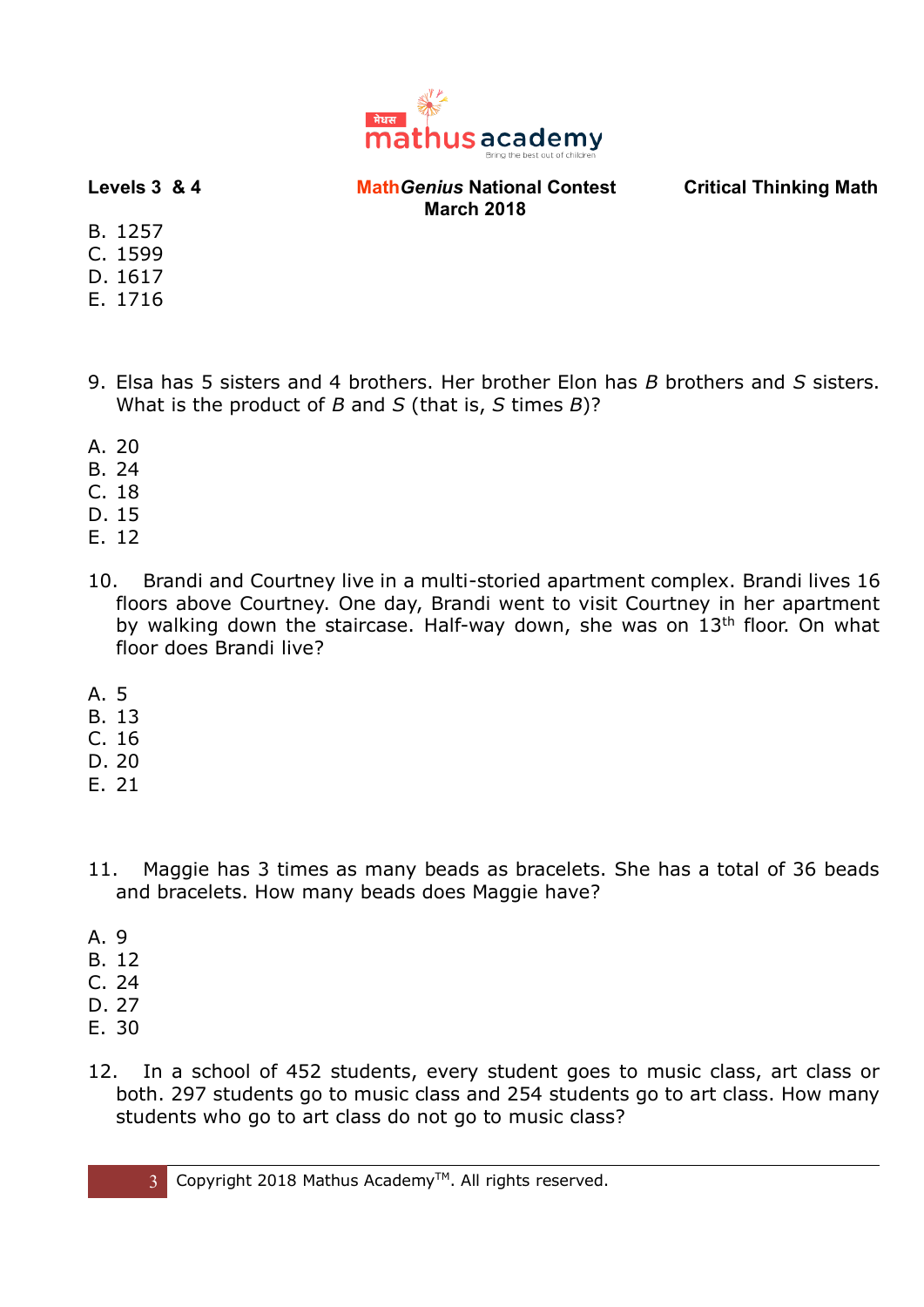

- A. 99
- B. 155
- C. 198
- D. 211
- E. 551
- 13. The measures of the angles of a triangle are three consecutive whole numbers. The triangle must be \_\_\_\_\_\_\_\_\_\_.
- A. Equilateral
- B. Isosceles
- C. Right
- D. Obtuse
- E. Scalene
- 14. What is the smallest natural number (1,2,3…) that is divisible by each of the first six natural numbers?
- A. 60
- B. 30
- C. 20
- D. 15
- E. 120
- 15. The sum of three consecutive numbers is 105. What is the largest of the three numbers?
- A. 36
- B. 35
- C. 34
- D. 44
- E. 45

16. What is the average of the first 199 whole numbers?

- A. 50
- B. 99
- C. 100
- D. 101
- E. 199